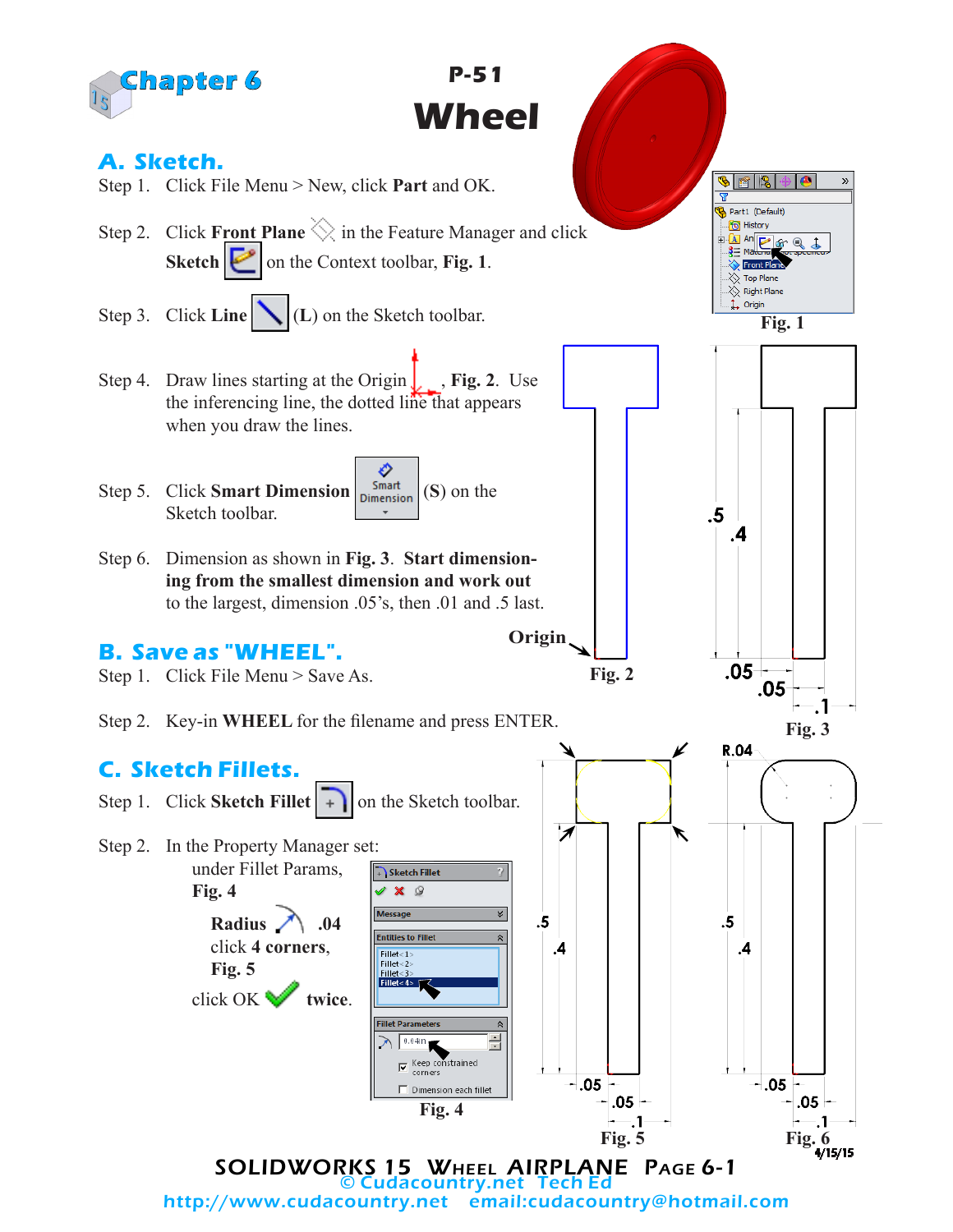## **D. Revolve.**

Step 1. Click **Features Features** on the Command Manager toolbar.



SOLIDWORKS 15 Wheel AIRPLANE Page 6-2